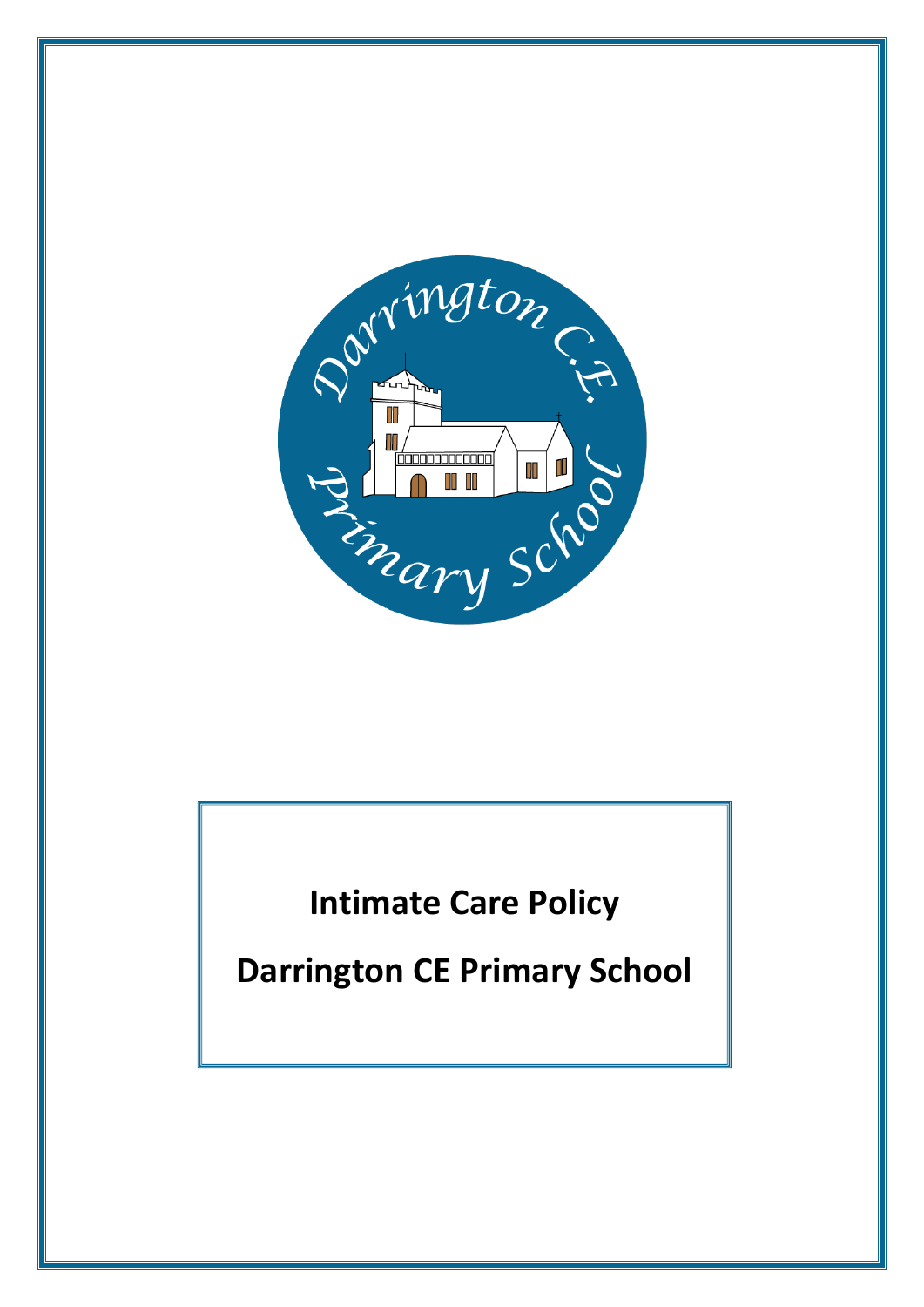## **Introduction**

At Darrington CE Primary School we recognise that all children have different rates of development and differing needs during their time at school. Most children achieve continence before starting full-time school, and with the development of more early years' education and the drive towards inclusion, however, there are many more children in mainstream educational establishments who are not fully independent. Some children remain dependent on long-term support for personal care, while others progress slowly towards independence. There may be pupils who have medical needs who require toileting by adults. The achievement of continence can be seen as the most important single self-help skill, improving the person's quality of life, independence and self-esteem. The stigma associated with wetting and soiling accidents can cause enormous stress and embarrassment to the children and families concerned.

Difficulties with continence severely inhibit a child's inclusion in school and the community. Children with toileting problems who receive support and understanding from those who support are more likely to achieve their full potential.

We are committed to ensuring that all pupils are able to access the whole curriculum and are able to be included in all aspects of school life. This includes providing suitable changes of clothing and attending to continence needs of our pupils where necessary.

## **Aims**

All children have the right to be safe, to be treated with courtesy, dignity and respect and to be able to access all aspects of the educational curriculum and Darrington CE Primary School will work:

- To ensure that pupils with continence difficulties are not discriminated against in line with the Equalities Act 2010.
- To provide help and support to pupils in becoming fully independent in personal hygiene.
- To treat continence issues sensitively so as to maintain the self-esteem of the child.
- With parents in delivering a suitable care plan where necessary.
- To ensure that staff dealing with continence issues work within guidelines that protect themselves and the pupils involved (link to Health and Safety (H&S) Policy and guidelines and Safeguarding Children Policy).

# **Pupils' Needs**

The staff work hard to build effective relationships with the parents and carers of the children attending Darrington CE Primary School. Any particular needs that a child may have will be dealt with sensitively and appropriately, working with parents/carers to ensure that each child can access the curriculum. Any child who has personal care or continence needs will be attended to in a designated area within school. Parents will only be contacted in extreme cases where soiling is severe and/or linked to illness eg. sickness and diarrhoea, or when a child refuses to let a member of staff help change their clothing.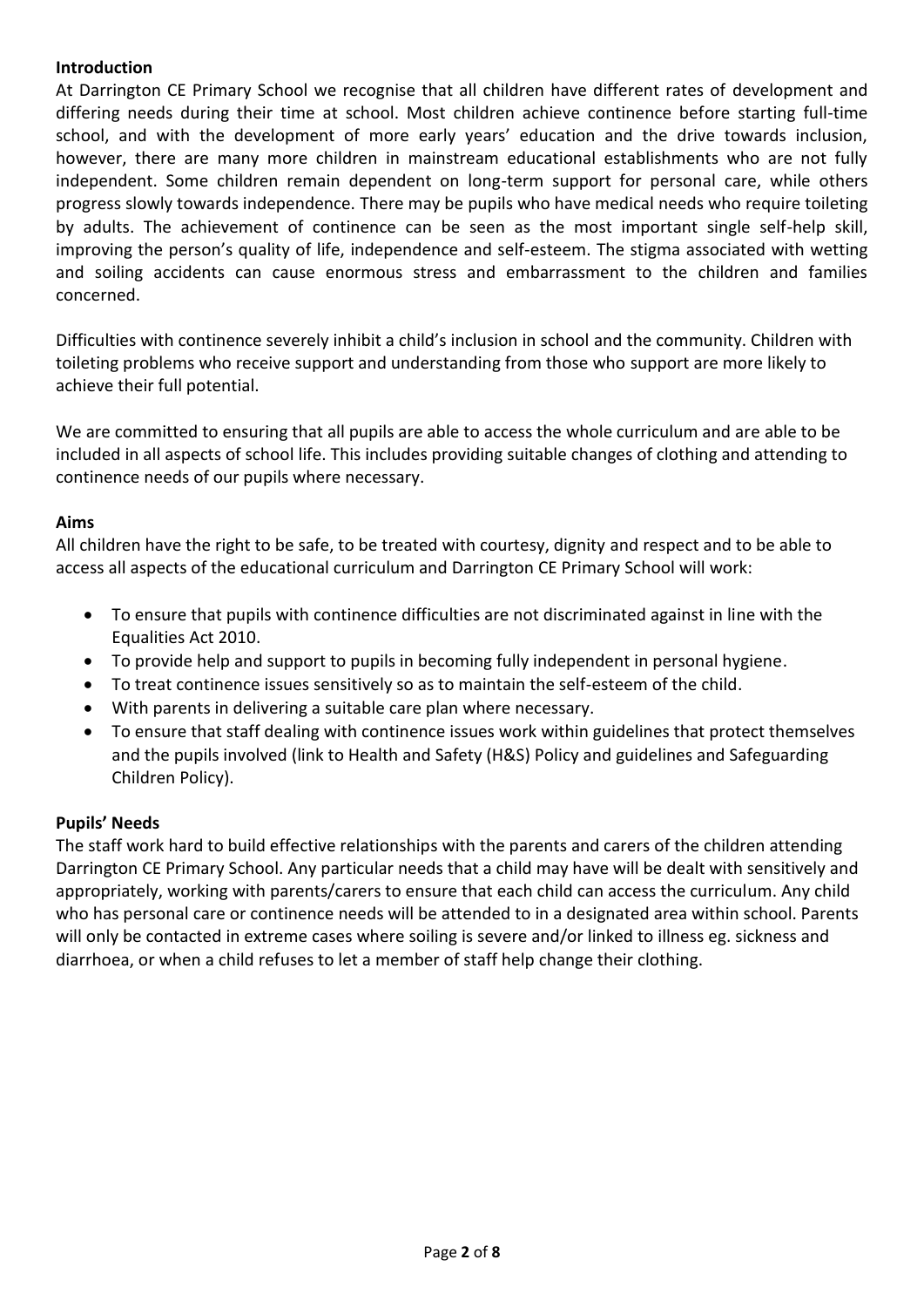# **Care Plans**

Where a pupil has particular needs (eg wearing nappies or pull-ups regularly, or has continence difficulties which are more frequent than the odd 'accident', staff will work with parents/carers (and health visitors/school nurse, if appropriate) to set out a care plan to ensure that the child is able to attend daily. The written care plan (Appendix A) will include:

- Who will change the child including back-up arrangements in case of staff absence or turnover.
- Where changing will take place.
- What resources and equipment will be used (cleansing agents used or cream to be applied) and clarification of who is responsible (parent or school) for the provision of the resources and equipment.
- How the product, if used will be disposed of, or how wet or soiled clothes will be kept until they can be returned to the parent/carer.
- What infection control measures are in place.
- What the staff member will do if the child is unduly distressed by the experience or if the staff member notices marks or injuries.
- Training requirements for staff.
- Arrangements for school trips and outings.
- Care plan review arrangements.

# **Care Plan Agreements**

In these circumstances it may be appropriate for the school to set up an agreement that defines the responsibilities that each partner has, and the expectations each has for the other (see Appendix B). This will include:

## **The parent:**

- agreeing to ensure that the child is changed at the latest possible time before being brought to the setting/school.
- providing the setting/school with spare nappies or pull ups and a change of clothing.
- understanding and agreeing the procedures that will be followed when their child is changed at school –including the use of any cleanser or wipes.
- agreeing to inform the setting/school should the child have any marks/rash.
- agreeing to a 'minimum change' policy i.e. the setting/school would not undertake to change the child more frequently than if s/he were at home.
- Agreeing to review arrangements should this be necessary.

# **The school:**

- agreeing to change the child during a single session should the child soil themselves or become uncomfortably wet
- agreeing how often the child would be changed should the child be staying for the full day
- agreeing to monitor the number of times the child is changed in order to identify progress made
- agreeing to report should the child be distressed, or if marks/rashes are seen
- agreeing to review arrangements should this be necessary.

This kind of agreement should help to avoid misunderstandings that might otherwise arise, and help parents feel confident that the setting/school is taking a holistic view of the child's needs. Should a child with complex continence needs be admitted, the school will consider the possibility of special circumstances and/or provision being made. In such circumstances, an appropriate health care professional (School Nurse or Family Health Visitor) will be closely involved in forward planning.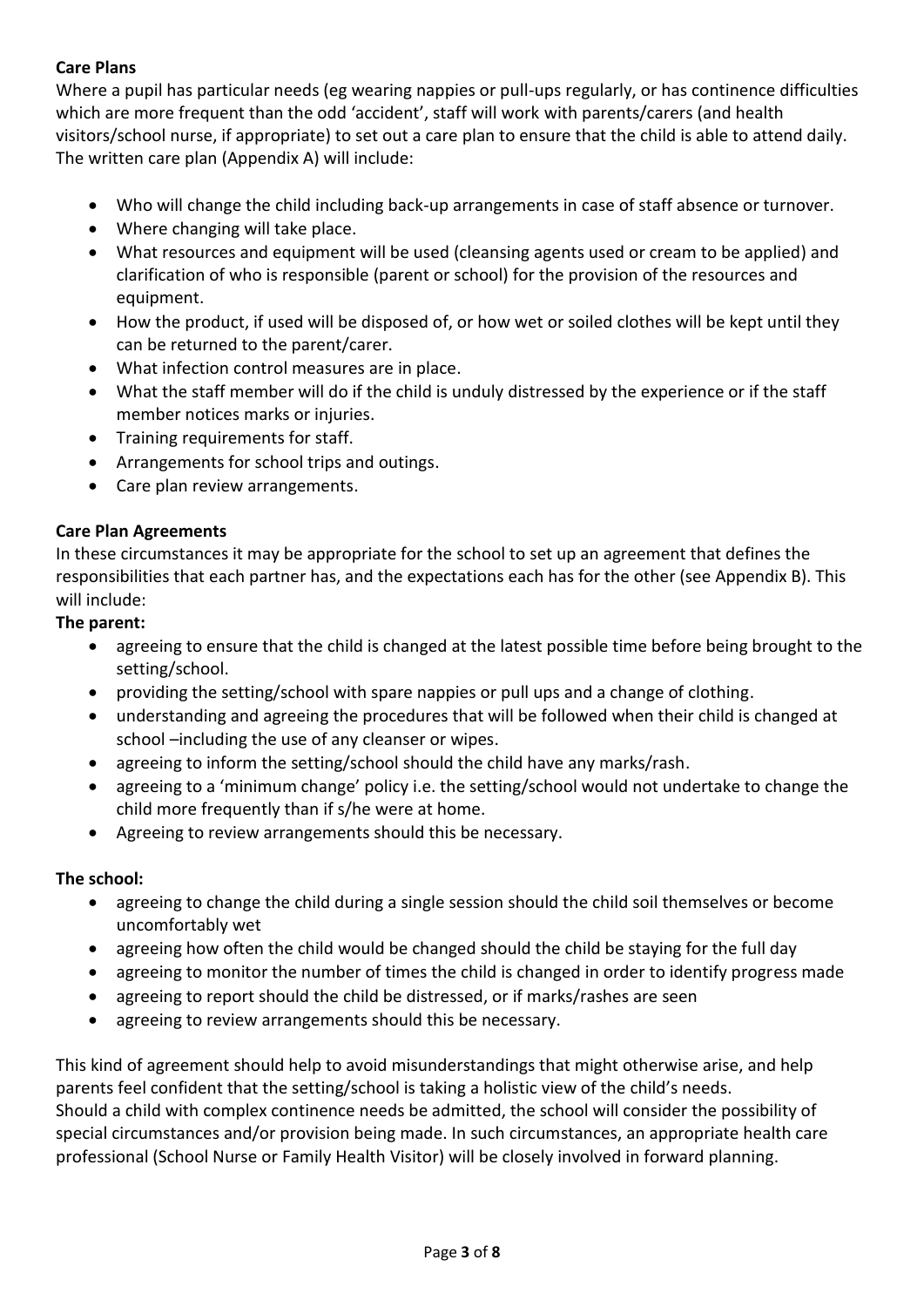# **Personal Care Procedures**

The staff at Darrington CE Primary School will follow agreed procedures when attending to the care or continence needs of any pupil within the setting, whether this be a child with a care plan agreement or a child who has had an occasional 'accident'. Any procedures carried out relating to the child's healthcare needs will need to be recorded on a recording sheet (appendix C) ensuring it is signed and dated by the persons carrying out the task.

## **Health and Safety Procedures**

When dealing with personal care and continence issues, staff will follow agreed health and safety procedures to protect both the child and the member of staff including;

- Staff to wear disposable gloves and aprons while dealing with the incident.
- Soiled continence product used to be double wrapped, or placed in a hygienic disposal unit (identified bin in disabled toilet).
- Changing area to be cleaned after use.
- Hot water and liquid soap available to wash hands as soon as the task is completed.
- Paper towels available for drying hands.

## **Personal Care Procedures**

The staff at Darrington CE Primary School will agree to follow agreed procedures:

- Change the child's clothing, as soon as possible
- Use appropriate cleaning products and adhere to health and safety procedures
- Report any marks or rashes to parents and Headteacher if appropriate
- Inform parent/carer only where soiling is severe and/or linked to illness eg sickness and diarrhoea
- Place a 'Do not enter' sign on the toilet door to ensure that privacy and dignity are maintained during the time taken to change the child.

#### **Child Protection**

The normal process of changing continence or wet/soiled clothes should not raise child protection concerns, and there are no regulations that indicate that a second member of staff must be available to supervise the changing process to ensure that abuse does not take place. Few settings/schools will have the staffing resources to provide two members of staff for changing and DBS checks are carried out to ensure the safety of children with staff employed in our school. A student on placement should not change a child unsupervised.

Wherever possible, the same member of staff will be allowed to change named children. This reduces the risk to the child and promotes their dignity. The care plan will back up or detail contingency measures in the event that the named member of staff is not available.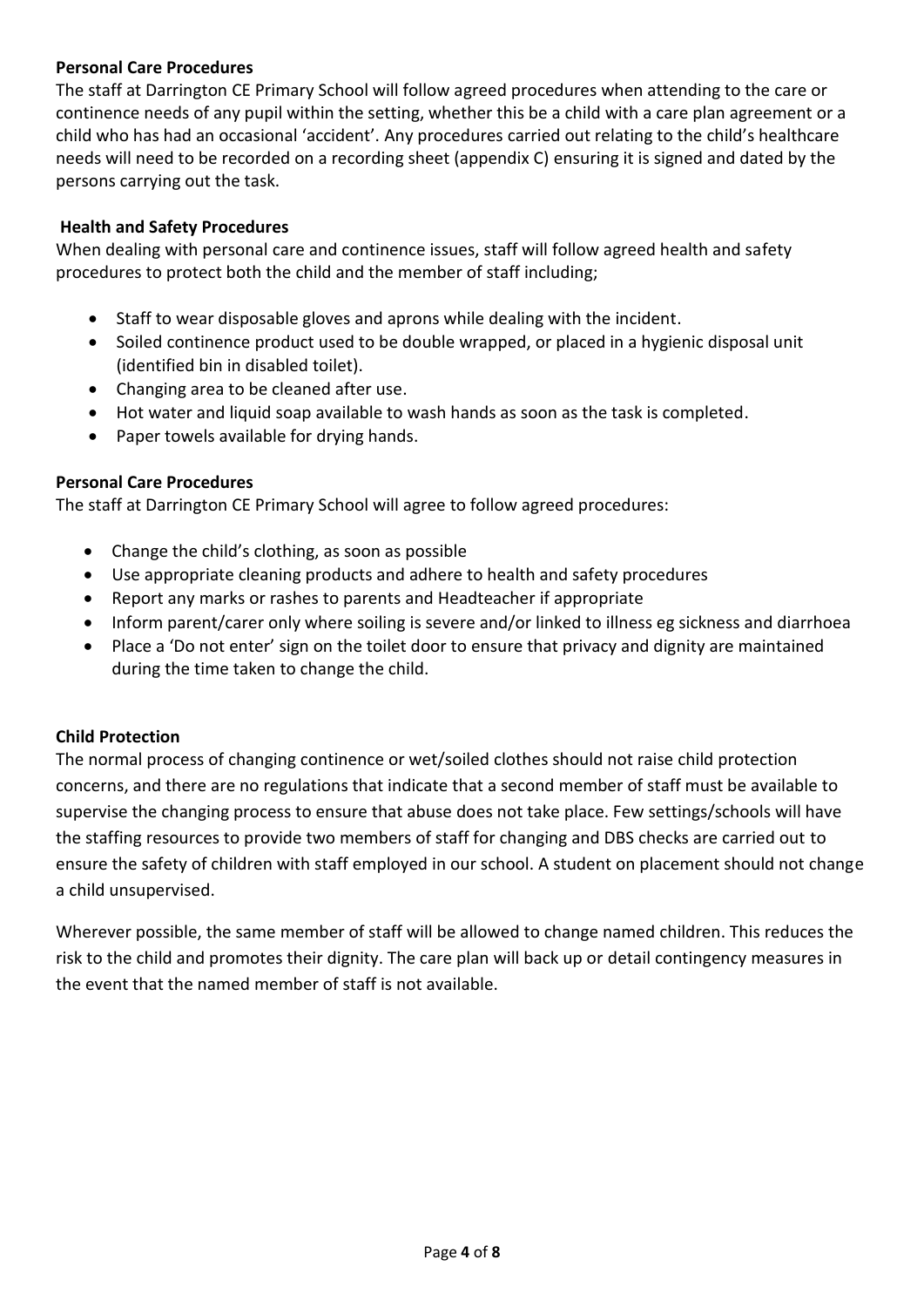### **APPENDIX A Darrington CE Primary School - Intimate Care Plan**

Name of child:

Name of person(s) to change the child:

Name of person(s) to change the child if main adult unavailable:

Where changing will take place:

What resources and equipment will be used:

Who will provide the resources and equipment that will be used:

Training requirements for staff:

Disposal of product in:

Infection control measures:

Special arrangements for trips/ outings:

When will the plan be reviewed:

Review comments:

If the child is unduly distressed, a member of staff will contact the parent/carer.

\*If the above named member of staff is not available due to illness or staff training, then another person, familiar to the child will attend to the child's needs.

SENCO approval: Date: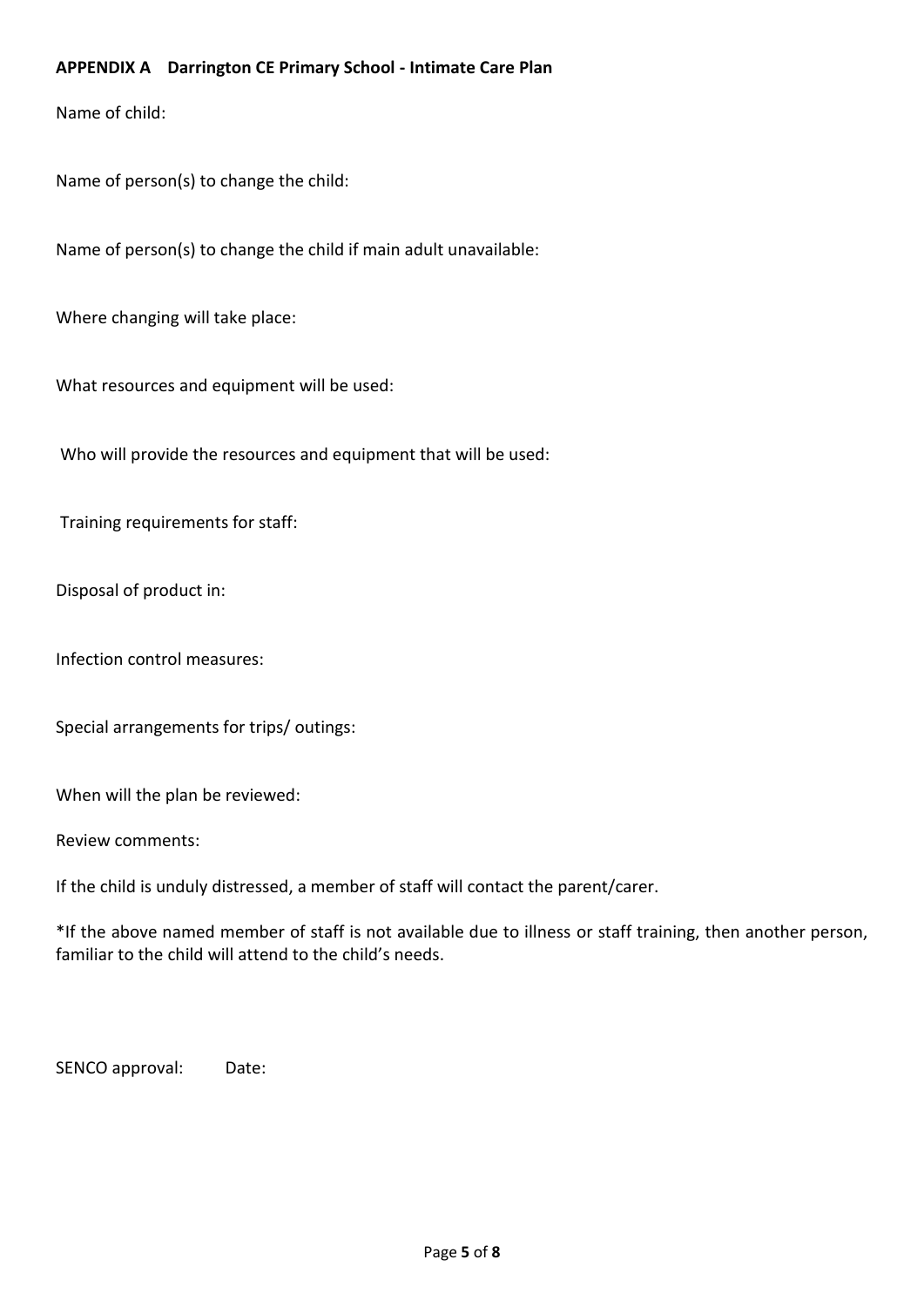#### **APPENDIX B**

#### **Darrington CE Primary School**

#### **Intimate Care Plan Agreements**

#### **The parent:**

- I agree to ensure that the child is changed at the latest possible time before being brought to the setting/school I will provide the setting/school with spare nappies or pull ups and a change of clothing
- I understand and agree the procedures that will be followed when my child is changed at school – including the use of any cleanser or wipes
- I agree to inform the setting/school should the child have any marks/rash
- I agree to a 'minimum change' policy i.e. the school will not undertake to change the child more frequently than if s/he were at home.
- I agree to review arrangements should this be necessary

Signed: .................................................................................... (parent/carer)

#### **The school:**

- We agree to change the child during a single session should the child soil themselves or become uncomfortably wet
- We agree to monitor the number of times the child is changed in order to identify progress made
- We agree to report should the child be distressed, or if marks/rashes are seen
- We agree to review arrangements should this be necessary.

Signed: ........................................................................................ (school member of staff)

Name: ........................................................................................ (school member of staff)

Date: ....................................................................................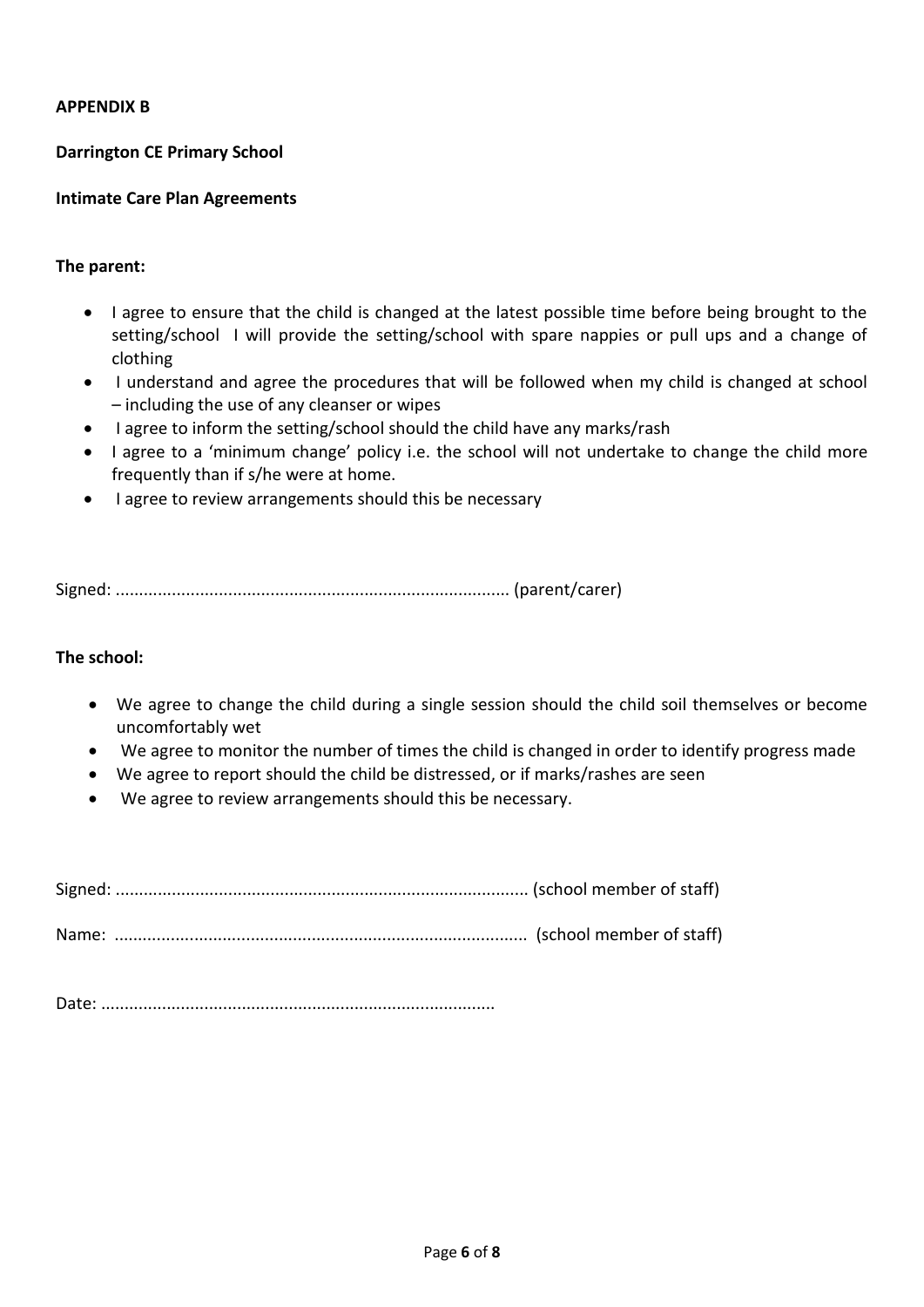## **APPENDIX C**

Recording sheet for intimate care (intimate care procedure)

| Date | Time | Name of employee | Name of second | Successful       | Any comments |
|------|------|------------------|----------------|------------------|--------------|
|      |      | doing procedure  | person present | procedure<br>Y/N |              |
|      |      |                  |                |                  |              |
|      |      |                  |                |                  |              |
|      |      |                  |                |                  |              |
|      |      |                  |                |                  |              |
|      |      |                  |                |                  |              |
|      |      |                  |                |                  |              |
|      |      |                  |                |                  |              |
|      |      |                  |                |                  |              |
|      |      |                  |                |                  |              |
|      |      |                  |                |                  |              |
|      |      |                  |                |                  |              |
|      |      |                  |                |                  |              |
|      |      |                  |                |                  |              |
|      |      |                  |                |                  |              |
|      |      |                  |                |                  |              |
|      |      |                  |                |                  |              |
|      |      |                  |                |                  |              |
|      |      |                  |                |                  |              |
|      |      |                  |                |                  |              |
|      |      |                  |                |                  |              |
|      |      |                  |                |                  |              |
|      |      |                  |                |                  |              |
|      |      |                  |                |                  |              |